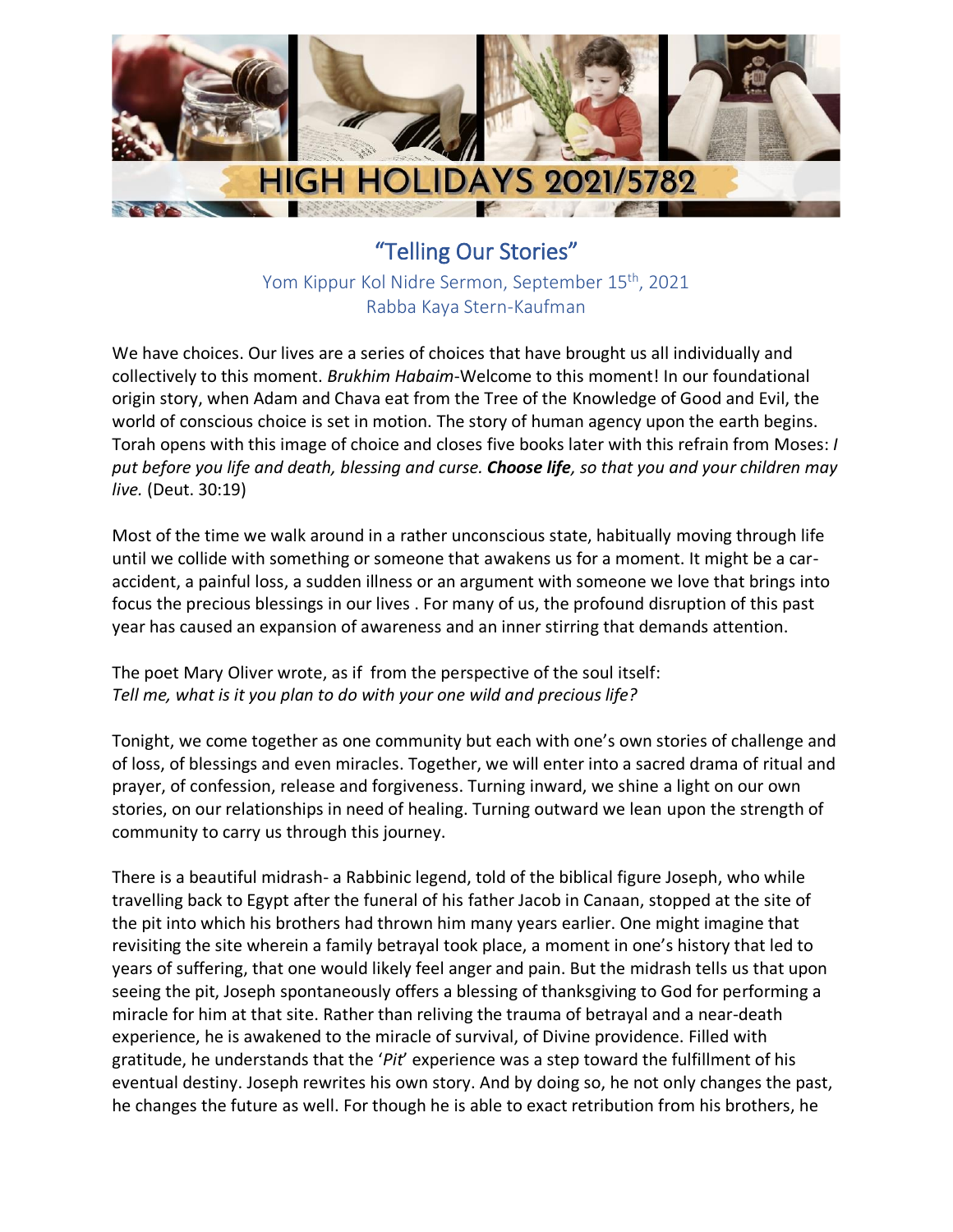does not do so. Instead, he arranges not only for their survival during the famine but for their future well-being and flourishing in a foreign land. Joseph transforms the family story. He stops the cycle of bitter sibling rivalry that proceeds through the generations of Abraham and achieves peace in the family.

We do indeed have choices.

Each of us has a story and how we tell our stories is always a choice. What will be the story of this past year? And how will we shape the story of 5782?

The Torah teaches us a beautiful Jewish land practice called *sh'mitah.* It is referred to as a Shabbat for the earth and requires that every seven years the land be given a year's rest from cultivation. Just as we are to pause from all creative activity 1x/week on Shabbat, the land is given a sacred pause from agricultural production, once every seven years.

These agricultural laws were intended for the Land of Israel only and so they were not observed during the 2000 years of exile. However, upon return to the Land of Israel in the late 19<sup>th</sup> cent., the *sh'mitah* practices were reinstated. Observant Jewish farmers in Israel have been counting these agricultural cycles of seven years and observing the laws of *sh'mitah* ever since. On our Jewish calendar this new year 5782 is a *sh'mitah* year.

Let's take a deeper look at the wisdom embedded in this practice. The word *sh'mitah* means 'release', for the land is being released from the work of production imposed upon it by human beings. Have you ever stopped to think about how we treat the land as a slave, requiring endless production and higher yields each year? Torah reminds us that we live in relationship with the land which, as a living organism, requires rest and rejuvenation. The *sh'mitah* year requires as well that all creditors release debtors from their loan obligations. This practice creates a safeguard against families falling into transgenerational poverty and re-balances the distribution of wealth.

So, what relevance might this have for us, in this time and in this place? The practice of *sh'mitah* calls for an extended period of **release** from the patterns and habits of the past that have held us back from making important and lasting changes. *Sh'mitah* is a time for reevaluation, encouraging us to cultivate inwardly while allowing the external world to rest.

I offer to you that this entire pandemic experience can be likened to an imposed *sh'mitah* for the whole world in which humanity has had to pause from business as usual, pull inwards and retreat from imposing our will upon the natural world. In 5781 we have all been compelled to release our attachments to the ways we had been living. And while this *sh'mitah* experience continues into 5782, what is different today is the sense that rather than simply being acted upon, we have choices to make.

As mother nature continues to send us clear messages of a world out of balance, we understand that we cannot return to our usual patterns of life.